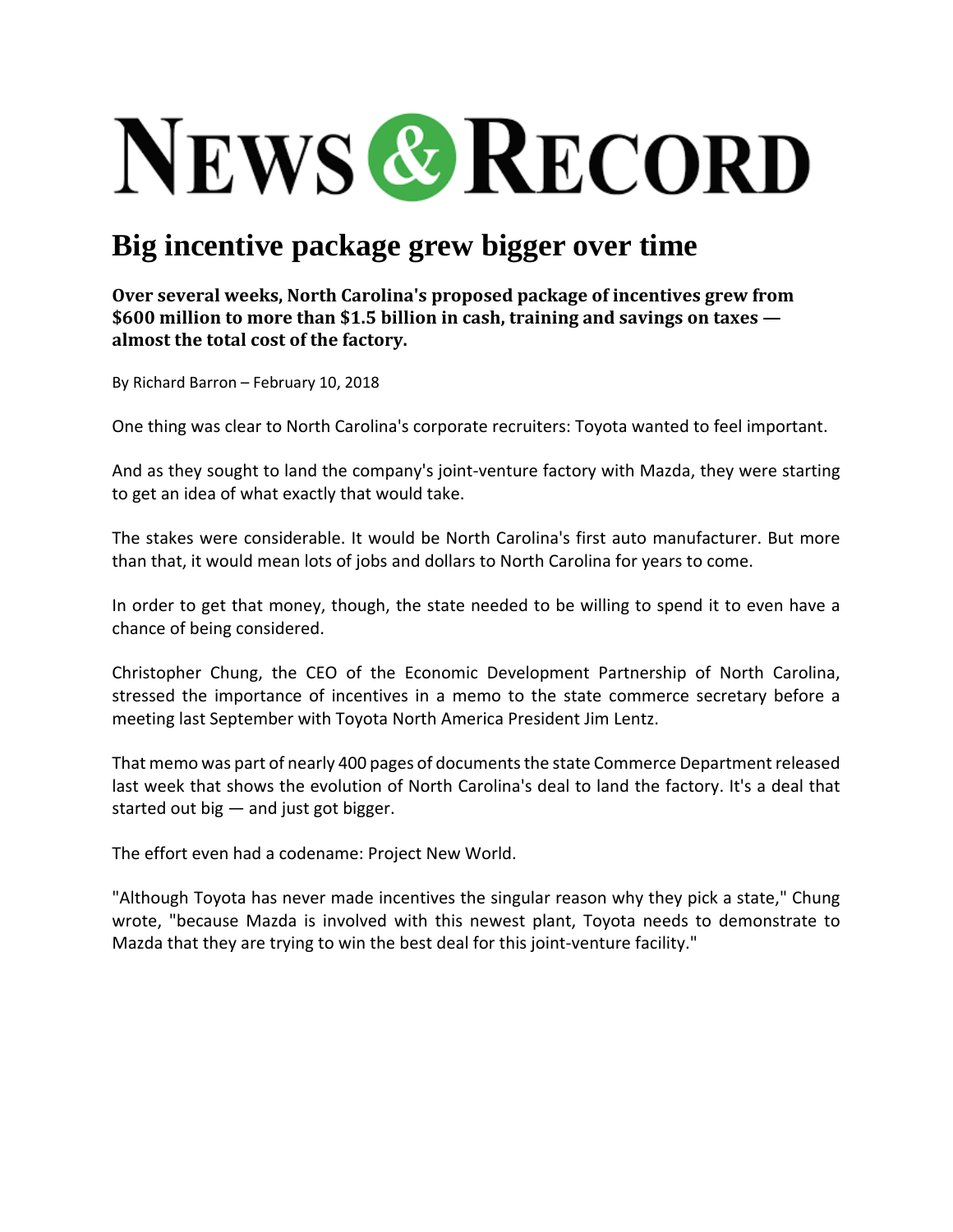

So, over several weeks, North Carolina's proposed package of incentives grew from \$600 million to more than \$1.5 billion in cash, training and savings on taxes — almost the total cost of the factory — compared with other states.

Although key competitor Alabama offered less than that — some estimates say \$700 million the state had something North Carolina could never offer: a deep and wide chain of suppliers that make Toyota parts and components from Alabama to Kentucky.

In the end, the companies believed it could not "bend the supply chain" into North Carolina to make its manufacturing process as smooth as possible.

And so Toyota‐Mazda left North Carolina's massive package on the table when the companies announced in January they would build their \$1.6 billion factory with 4,000 employees at a site near Huntsville, Ala.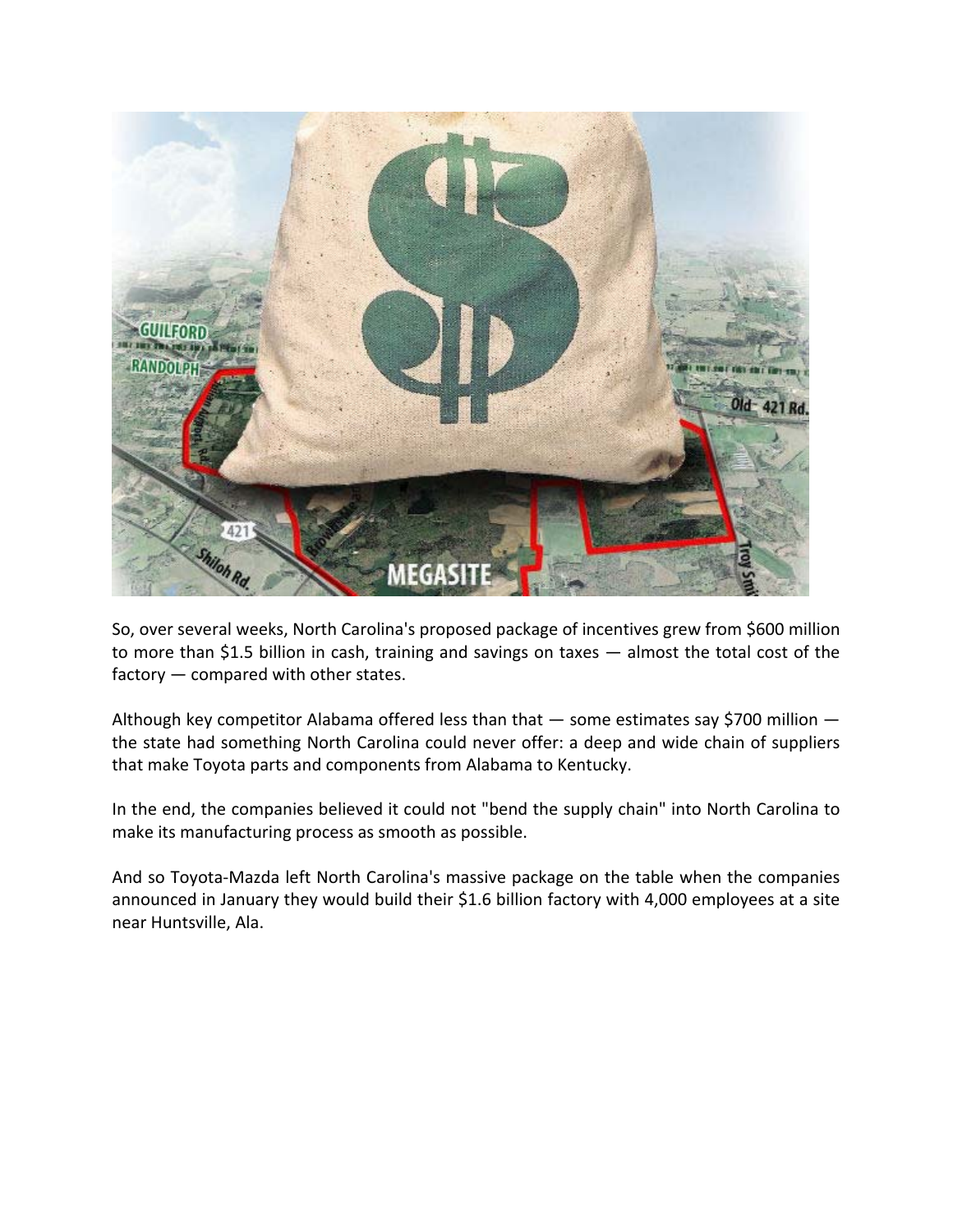## NORTH CAROLINA'S INCENTIVE PACKAGE FOR TOYOTA-MAZDA

|                              | <b>Workforce and</b><br><b>Training</b><br><b>Incentives</b><br>\$46.5<br>million | These incentives include customized training from the<br>state's community college system, a \$25 million specialized<br>training center and an apprenticeship program.                                                                                                                                                                                           |
|------------------------------|-----------------------------------------------------------------------------------|-------------------------------------------------------------------------------------------------------------------------------------------------------------------------------------------------------------------------------------------------------------------------------------------------------------------------------------------------------------------|
|                              | Site<br><b>Preparation</b><br>\$124<br>million                                    | Includes \$48 million worth of land and complete<br>development work at the Greensboro-Randolph Megasite<br>in Randolph County. The land comes from three owners:<br>Randolph County, North Carolina Railroad Co. and the<br>Greensboro-Randolph Megasite Foundation, an arm of the<br>Joseph M. Bryan Foundation.                                                |
| <b>MEN</b><br><b>WORKING</b> | Infra-<br>structure<br><b>Development</b><br>\$250<br>million                     | Includes \$78 million from the state Department of<br>Transportation for road improvements around the<br>megasite, \$63 million for natural gas, \$53 million for power<br>and \$37 million for public water and sewer improvements,<br>including about \$30 million from Greensboro for water<br>service.                                                        |
|                              | Cost-<br>reduction<br>incentive<br>\$1.1<br>billion                               | This includes a formula that shows the companies would<br>save \$565.6 million in taxes over 20 years compared with<br>Alabama corporate taxes, \$215 million from a job<br>development grant fund, \$200 million from a discretionary<br>grant from the One North Carolina Fund and \$100 million in<br>a property tax grant from Randolph County over 20 years. |
|                              | Supplier<br>and Supply<br>Chain<br><b>Incentives</b><br>\$6.2<br>million          | Upgrades skills and equipment at existing industrial supply<br>companies through the state's community college as well<br>as creating marketing programs to attract suppliers to the<br>region.                                                                                                                                                                   |
|                              | Project<br><b>Management</b><br>\$250,000                                         | The Department of Commerce would do the work to<br>provide a single contact point for the corporation and the<br>development in North Carolina.                                                                                                                                                                                                                   |
|                              | <b>GRAND TOTAL</b><br>\$1.5<br>billion                                            | Source: North Carolina Department of Commerce                                                                                                                                                                                                                                                                                                                     |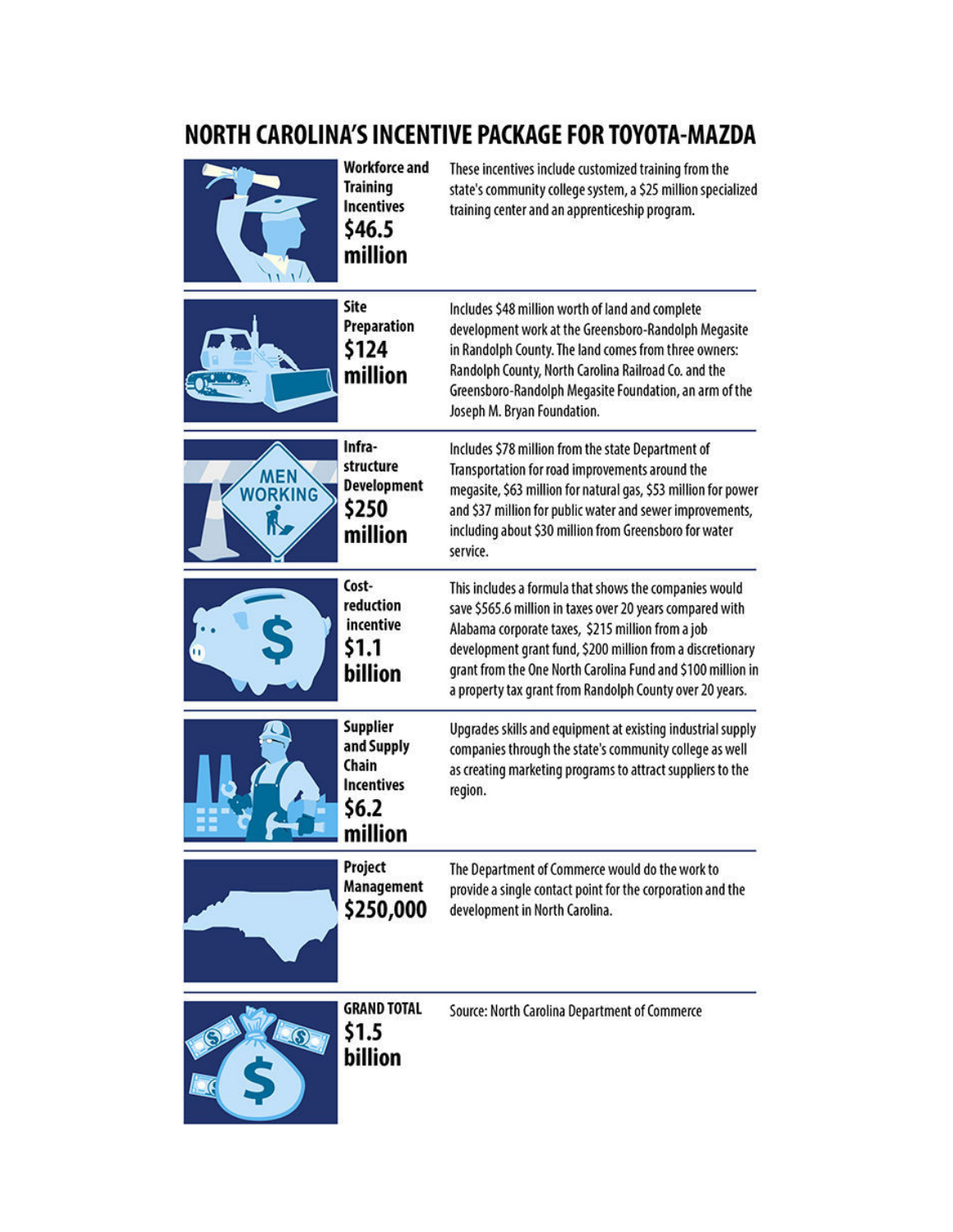Toyota‐Mazda also left the world with a clear idea of what states must be willing to offer to even be considered for such a major industrial prize.

Whatever it takes.

"I think that is on par with what one is seeing around the world," Commerce Secretary Tony Copeland said.

It's easy to see why North Carolina officials were confident they had the inside track for the Toyota‐Mazda plant in August, when news of the project first surfaced, up until the final announcement.

Memos in the document show the state working diligently to assemble a package that wouldn't leave them losers for another major project. The last time was 25 years ago — also to Alabama — when Mercedes‐Benz chose that state for its first U.S. factory.

But Copeland said that North Carolina's package, which included cash credits for each worker hired, a gift of a developed megasite in Randolph County and millions in community college training programs represents many kinds of consideration.

"It's not a \$1.5 billion check," Copeland said. "When you look at these incentives they have to be earned."

Michael Walden, an N.C. State economist who devised the "Walden Model" that state officials use to calculate the net economic benefits a project brings after massive incentives are granted, said the package for Toyota‐Mazda isn't as startling as it looks.

"Many of them are discounts on taxes that wouldn't be paid anyway unless the company comes here," he said.

According to the newly released documents, the incentives package for Toyota‐Mazda offered four major components: a fully developed megasite; workforce development; grants for taxes and cash grants for workers hired; and finally, \$565.5 million Toyota‐Mazda would have saved in corporate taxes had it chosen North Carolina over Alabama.

The announcement — made by Alabama's governor and leaders of both car companies in Huntsville, the site of the new plant  $-$  was anticlimactic: News of the deal was leaked late Tuesday and spread like wildfire, stunning local and state leaders, some of whom admitted they were caught by surprise.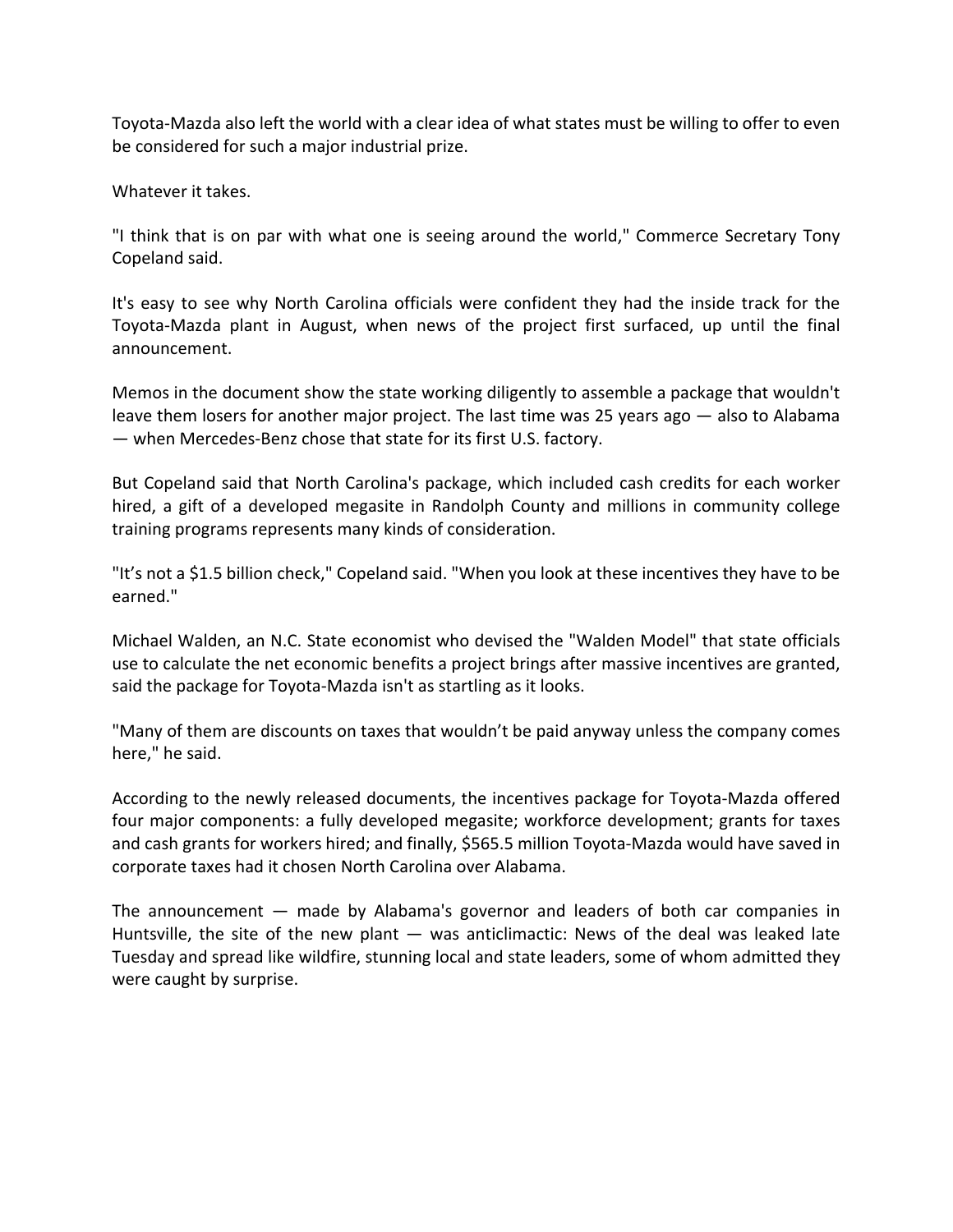

*Akio Toyoda of Toyota Motor Corp. speaks as Alabama Gov. Kay Ivey and Masamichi Kogai, Mazda Motor Corp. president and CEO, listen during a press conference Wednesday in Montgomery, Ala., where the Japanese automakers announced plans to build a huge \$1.6 billion joint‐venture plant in Huntsville that will eventually employ about 4,000 people.*

According to Copeland, the Walden model doesn't simply look at a \$1.6 billion plant as a one‐ time payoff for the state, but as an ongoing asset that will generate more money for the economy even as the corporation takes advantage of the massive financial breaks a state and locality hand out.

Essentially, a large incentive package is seen as an investment in the future.

Whether it was Toyota‐Mazda or some other company, they were always going to be the beneficiaries of what was happening on rural land in Randolph County.

Greensboro and Randolph County leaders worked for more than three years to assemble 1,900 acres in the northeast corner of Randolph from scores of individual owners at a price of \$48 million. Ultimately, the cost was borne by Randolph County government, the North Carolina Railroad Co. and the Greensboro‐Randolph Megasite Foundation, an arm of the Joseph M. Bryan Foundation.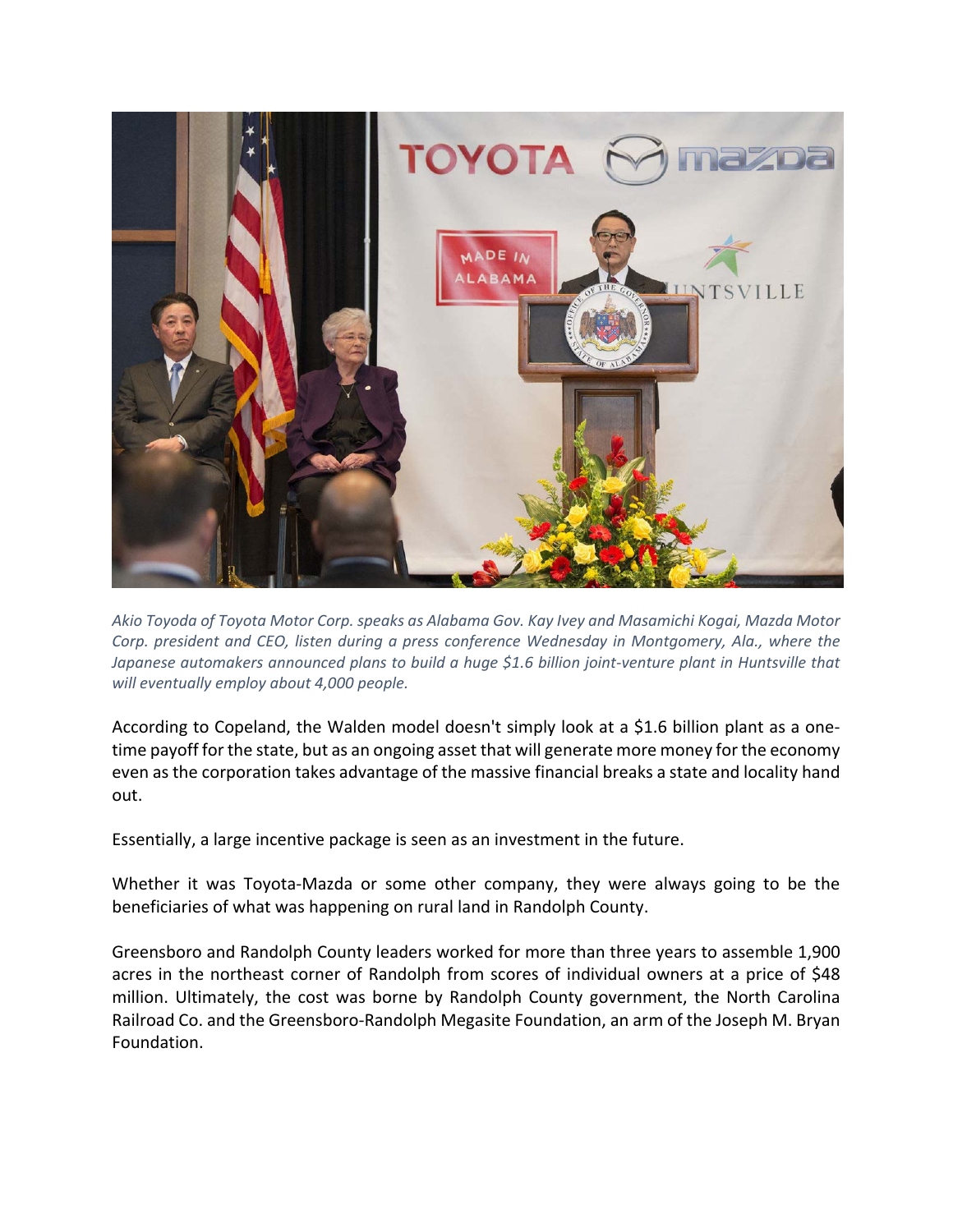According to state documents, the incentives package would deliver that land free and clear to Toyota‐Mazda. Cost to the state: \$124 million — and that's purely for site preparation.

That doesn't count all the utilities and roadsthat Toyota‐Mazda would need extended to the site, which totaled \$250 million  $-$  \$37.5 million of which were water and sewer lines built by the city of Greensboro.

There were also road improvements worth \$79 million from the state Department of Transportation, \$53 million in electrical infrastructure from Duke Energy and \$63.2 million in natural gas infrastructure from Piedmont Natural Gas.

Those things would be on the house as well.

Tax savings and cash grants make up the largest portion of the incentive package.

North Carolina's corporate income tax of 2.5 percent is far less than Alabama's rate of 6.5 percent. State officials considered that a material benefit so significant that they highlighted it in their package.

Over 20 years, they estimated, Toyota‐Mazda would save \$565.6 million on various income taxes over the average amount they would pay by choosing other states in the Southeast, including Alabama, Arkansas and Tennessee.

It's clear that state officials, and the legislature that passed the low tax, were counting on that as a major recruiting tool or they wouldn't have highlighted it so prominently in the proposal.

The lower rate, according to the incentives document, "makes for a tax savings advantage that is second to none."

More significantly, the package also offers other incentives that include a \$100 million property tax grant from Randolph County. The document doesn't explain how the county will refund the money, but Copeland said the expenditure, to be paid over a number of years, doesn't represent the total amount that a \$1.6 billion factory would earn the county.

And the money isn't paid up front, he added, but granted as the companies complete their obligations and build the factory.

North Carolina — and Greensboro — were ready to welcome home our first automobile factory ever. Our biggest win in business recruiting ever. Maybe our biggest single job driver ever. But for now, we'll just have to wait.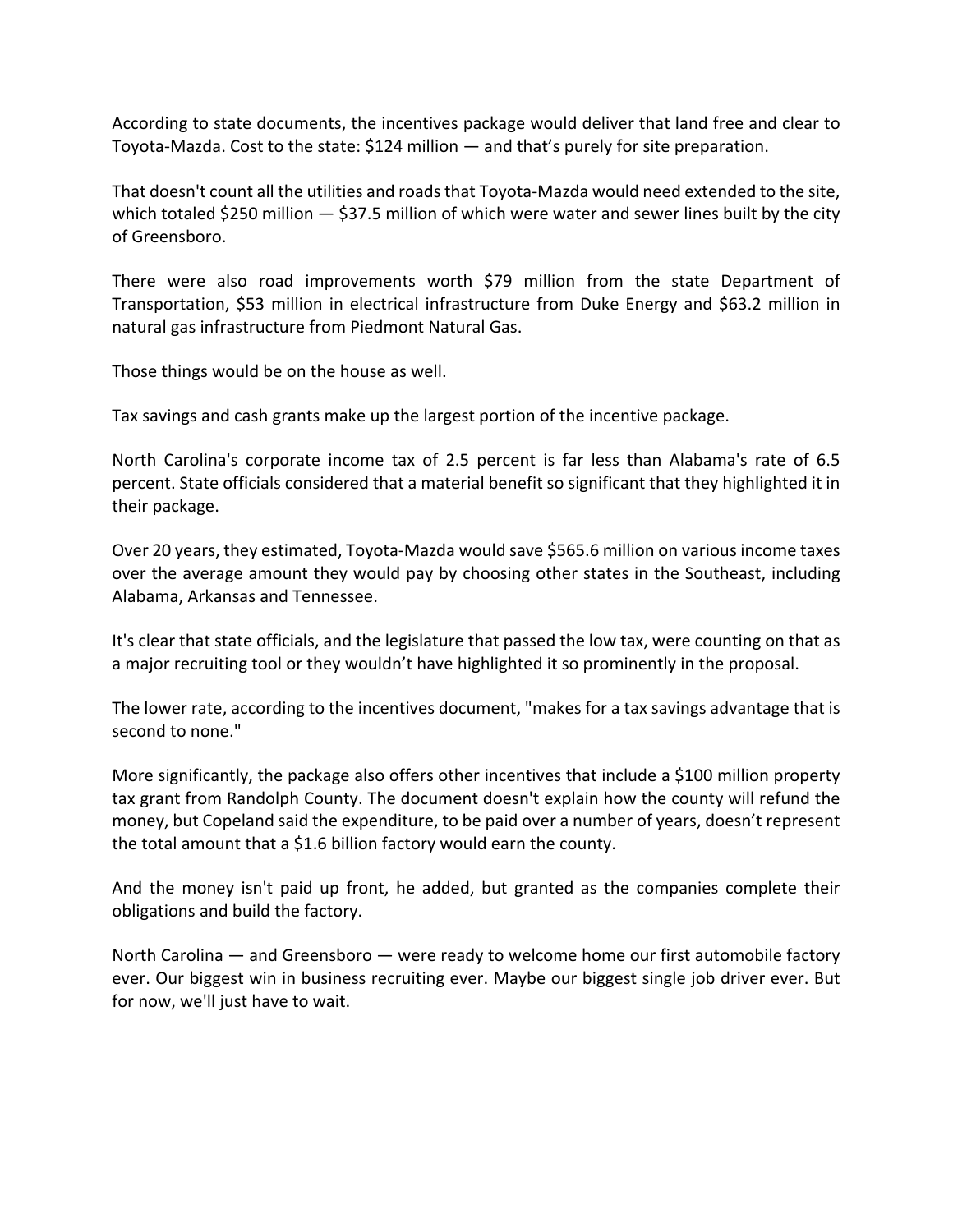One grant of \$200 million was subject to approval by the General Assembly. It would come from the One North Carolina Fund, which pays grants to "high‐impact competitive projects that create new jobs," according to the incentives document.

Another \$215 million was built into the state's incentives structure already, money from the Job Development Investment Grant — also known as the JDIG program. JDIG offers annual cash grants for up to 20 years to companies that hire a defined number of workers. That amount is based on Toyota‐Mazda's stated goal of hiring 4,000 people.

All those goodies meant nothing, of course, if the companies couldn't hire the skilled workers they needed.

That's why the incentive package set aside money for finding and training those people.

While the Triad is known for its manufacturing workforce, a group of people would have to be trained on how to build cars the Toyota‐Mazda way.

So \$46.5 million of the package involved a specialized training center and other workforce programs to make sure the companies could be ready to build cars by 2020.

A Rocky Mount organization called Golden LEAF — a foundation that uses money from tobacco lawsuit settlements to create economic development projects — was set to offer \$25 million for a specialized training center that would keep workers flowing into the factory.

Integral to that was a customized training program from the state's community college system worth \$16.4 million.

Then there were smaller expenditures, such as \$2 million for "talent identification and selection" and \$3 million for an apprenticeship program that pays workers as they learn.

It was a sweetheart deal for Toyota‐Mazda.

But in the end, money couldn't buy a relationship.